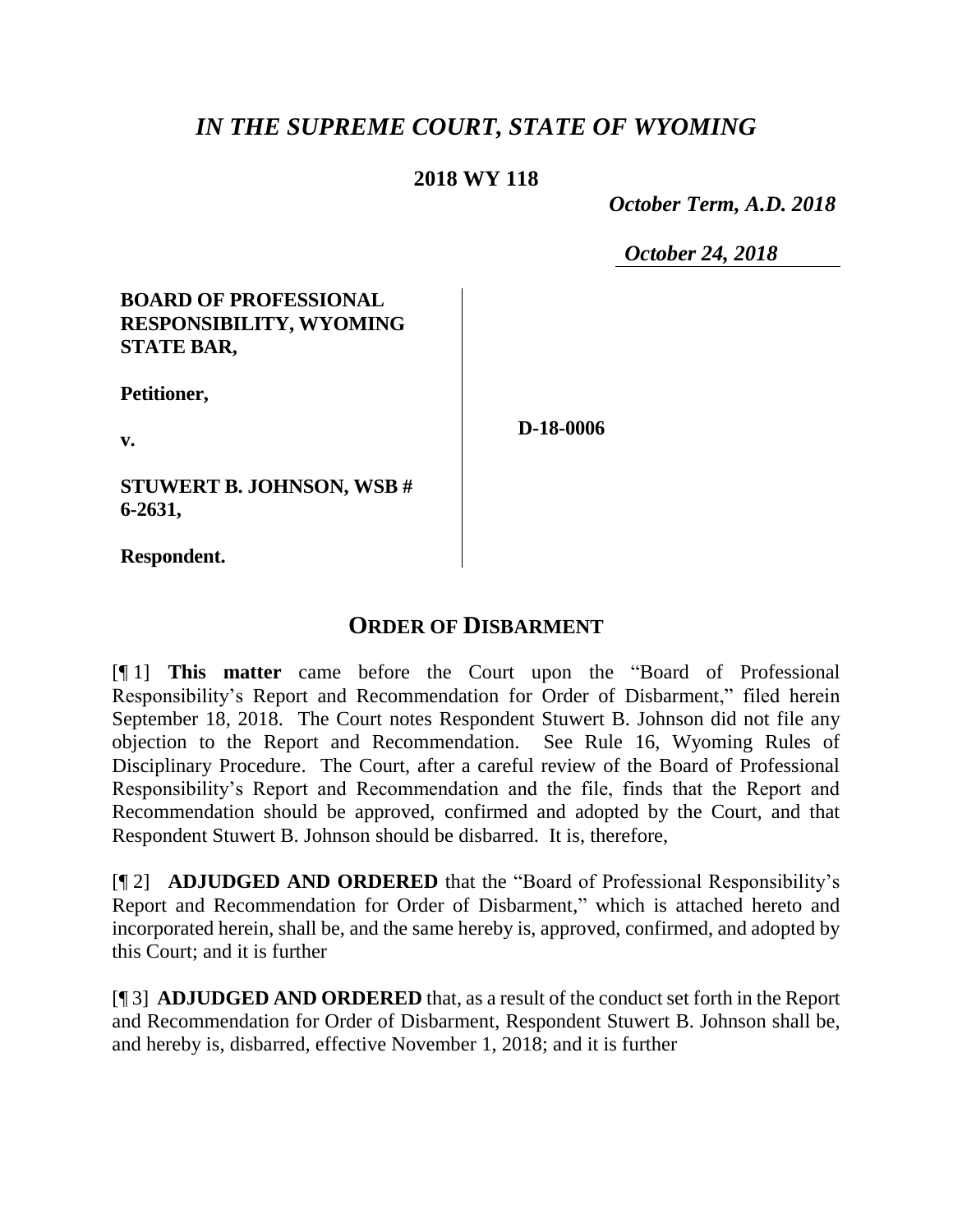[¶ 4] **ORDERED** that Respondent shall comply with the requirements of the Wyoming Rules of Disciplinary Procedure, particularly the requirements found in Rule 21 of those rules. That rule governs the duties of disbarred and suspended attorneys; and it is further

[¶ 5] **ORDERED** that, pursuant to Rule 25 of the Wyoming Rules of Disciplinary Procedure, Mr. Johnson shall reimburse the Wyoming State Bar the amount of \$1,912.56, representing the costs incurred in handling this matter, as well as pay the administrative fee of \$750.00. Mr. Johnson shall pay the total amount of \$2,662.56 to the Wyoming State Bar on or before December 10, 2018; and it is further

[¶ 6] **ORDERED** that the Clerk of this Court shall docket this Order of Disbarment, along with the incorporated Report and Recommendation for Order of Disbarment, as a matter coming regularly before this Court as a public record; and it is further

[¶ 7] **ORDERED** that, pursuant to Rule 9(b) of the Wyoming Rules of Disciplinary Procedure, this Order of Disbarment, along with the incorporated Report and Recommendation for Order of Disbarment, shall be published in the Wyoming Reporter and the Pacific Reporter; and it is further

[¶ 8] **ORDERED** that the Clerk of this Court cause a copy of this Order of Disbarment to be served upon Respondent Stuwert B. Johnson.

 $[$ [**[** $\theta$ ] **DATED** this 24<sup>th</sup> day of October, 2018.

## **BY THE COURT:**

/s/

**MICHAEL K. DAVIS Chief Justice**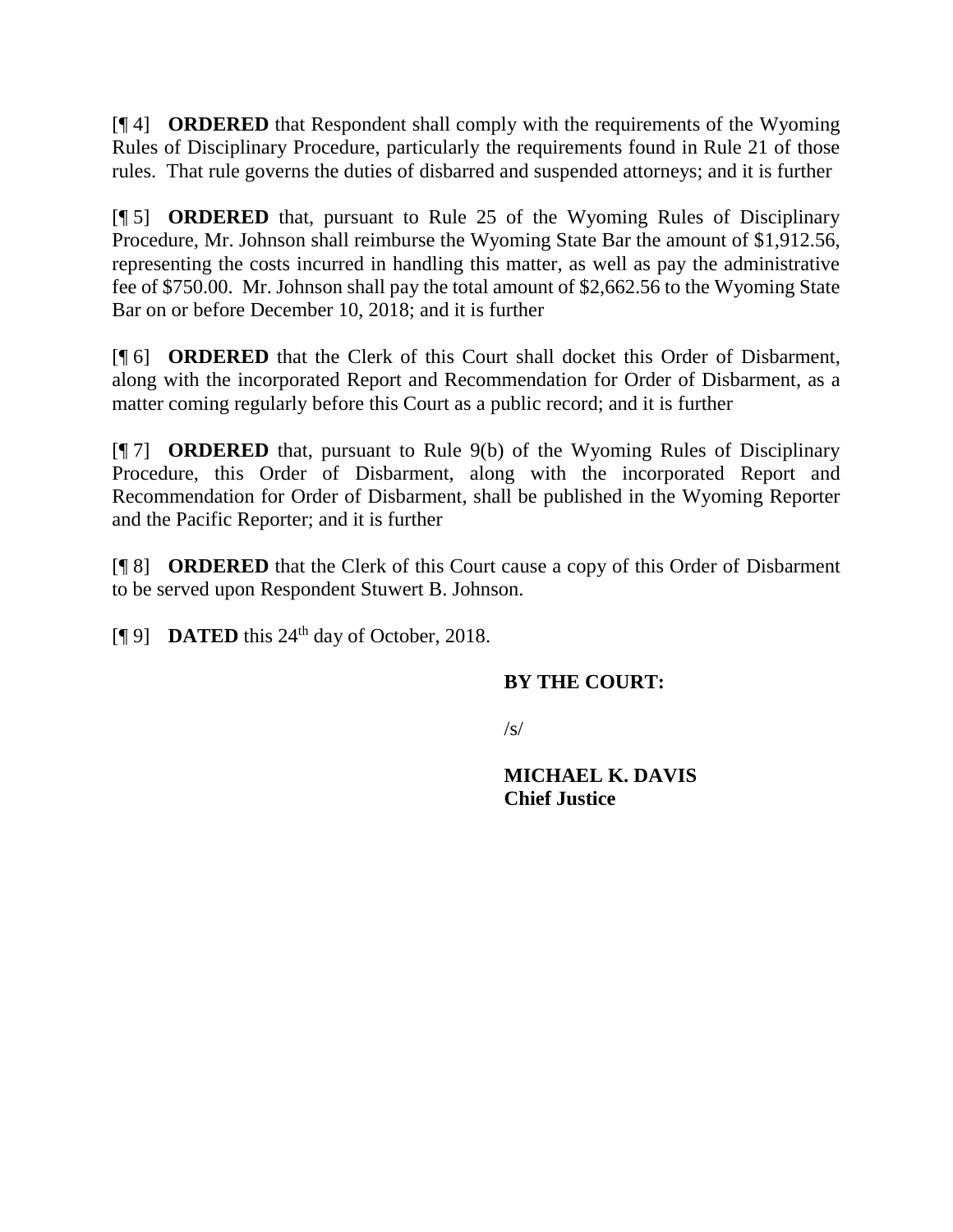#### **BEFORE THE SUPREME COURT**

### **STATE OF WYOMING**

)  $\lambda$ 

 $\lambda$ )

| In the matter of    |
|---------------------|
| STUWERT B. JOHNSON, |
| $WSB # 6-2631,$     |

**WSB No. 2018-020** 

**SEP 18 2018** 

PATRICIA BENNETT, CLERK

CHIEF

Respondent.

### **BOARD OF PROFESSIONAL RESPONSIBILITY'S REPORT** AND RECOMMENDATION FOR ORDER OF DISBARMENT

THIS MATTER came before the Board of Professional Responsibility of the Wyoming State Bar on August 7, 2018, for a disciplinary hearing pursuant to Wyo.R.Disc.Proc 15(b). The Wyoming State Bar was represented by Bar Counsel, Mark W. Gifford. Respondent Stuwert B. Johnson attended and was given the opportunity to make an opening statement, testify on his own behalf and make closing remarks.<sup>1</sup> A quorum of the board was in attendance. Bar Counsel called two witnesses: Respondent and Brandi Robinson, Clerk of the Board of Professional Responsibility. Bar Counsel Exhibits BC-1, BC-2 and BC-3 were received into evidence; Respondent introduced no exhibits.

Based upon the exhibits received into evidence, the testimony of the witnesses and with due consideration given to the statements of counsel, the Board FINDS, CONCLUDES and **RECOMMENDS** as follows:

1. Respondent was admitted to practice in Wyoming in 1993. He is a resident of Utah, where he was admitted to practice in 1992. Respondent is presently an active member in good

<sup>&</sup>lt;sup>1</sup> Mr. Johnson failed to designate exhibits or witnesses; at the hearing, Mr. Johnson stated this was intentional and that he would rely upon his argument.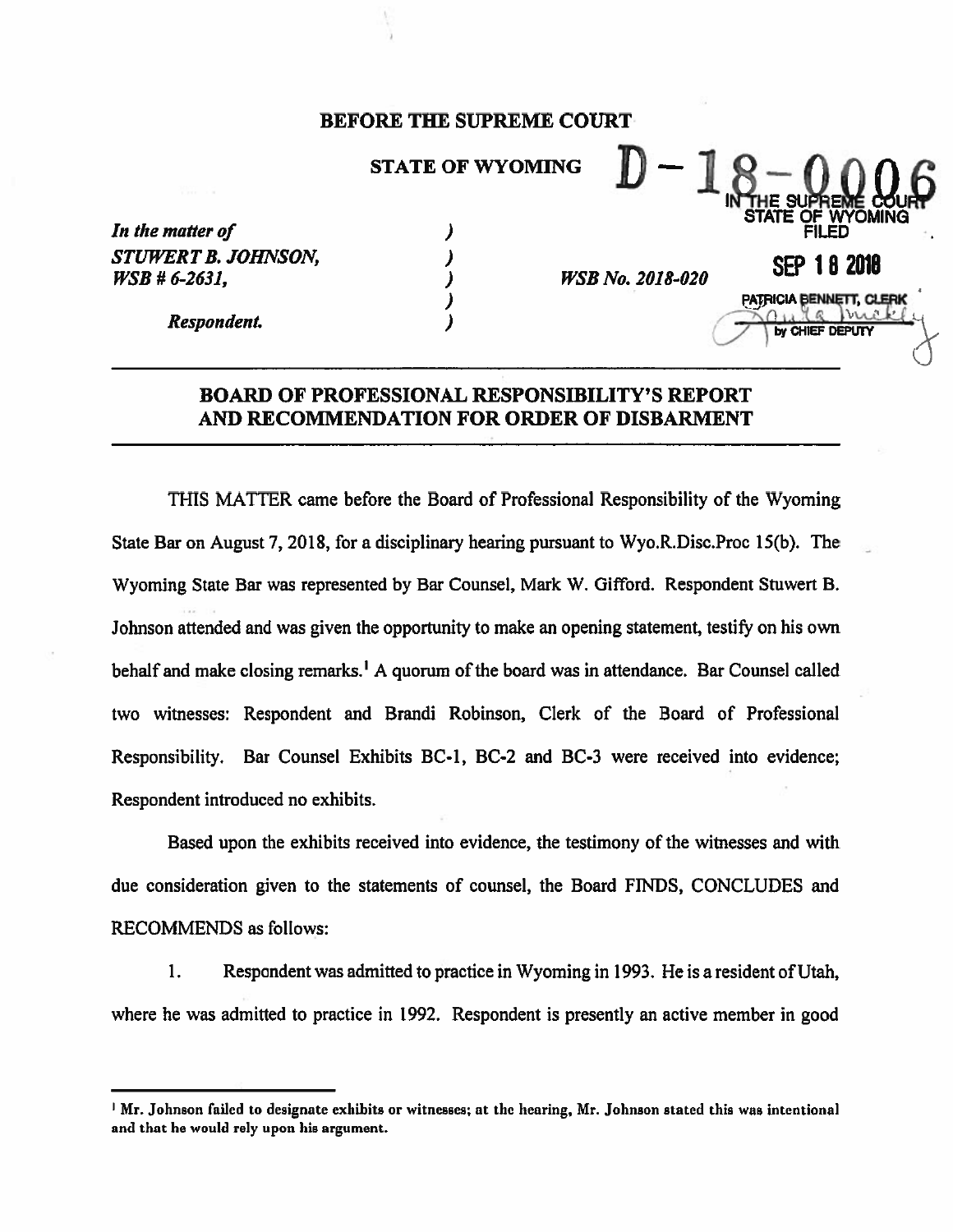standing of the Wyoming State Bar, having filed his annual license fee statement and having paid his annual license fee on December 15, 2017.

 $2.$ On February 23, 2016, the Honorable Joseph M. Bean, Second Judicial District Court Judge, Weber County, Utah, issued an Order of Interim Suspension of Respondent. On November 14, 2017, Judge Bean issued an Order Imposing Sanctions that continued Respondent's suspension for an additional 18 months, bringing the total period of suspension to more than 38 months.

 $3<sub>1</sub>$ The Utah Order Imposing Sanctions followed a disciplinary hearing held before Judge Bean on August 28, 29, 30 and September 5, 2017. The disciplinary proceeding encompassed numerous complaints that had been filed against Respondent, as a result of which Respondent was found to have committed numerous violations of Rules 1.1, 1.3, 1.4, 1.5, 1.15, 1.16, 8.1 and 8.4 of the Utah Rules of Professional Conduct. Wyoming's Rules are substantially similar.

 $4.$ In total, the Utah court found that Respondent violated 32 counts of the Utah Rules of Professional Conduct, including 10 counts involving criminal conduct or conduct prejudicial to the administration of justice.

5. A true and accurate copy of Judge Bean's Findings of Fact, Conclusions of Law and Order was received in evidence as Exhibit BC-1. A true and accurate copy of Judge Bean's Order Imposing Sanctions was received in evidence as Exhibit BC-2. A true and accurate copy of the Utah Rules of Professional Conduct was received in evidence as Exhibit BC-3.

6. Respondent is the prior recipient of an Order of Public Censure issued by the Wyoming Supreme Court on August 19, 2015. See Board of Professional Responsibility v. Johnson, 355 P.3d 1234 (Wyo. 2015). Evidence presented at hearing revealed that Respondent

 $\overline{2}$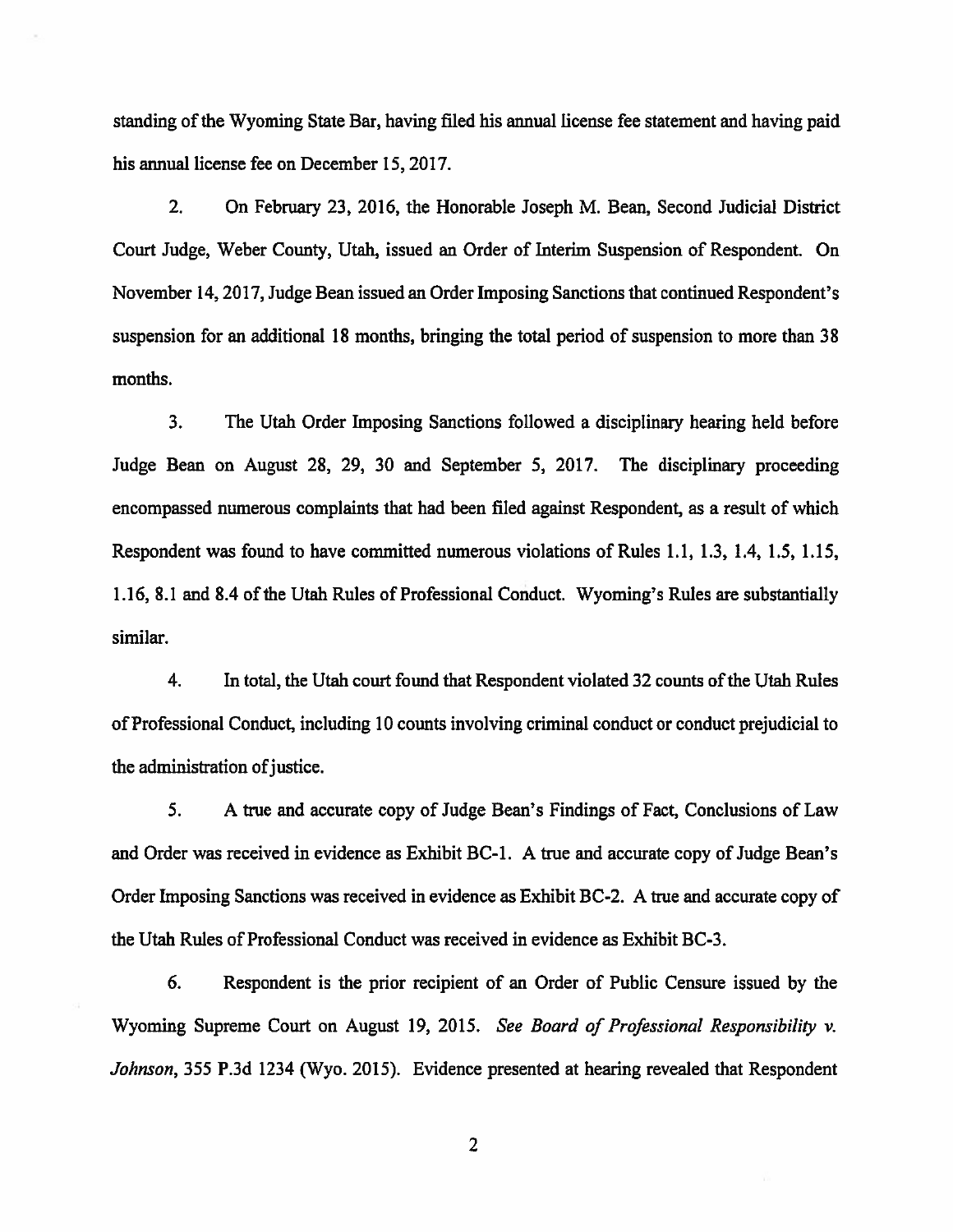had yet to pay the \$500.00 administrative fee and costs in the amount of \$50.00 ordered by the Court.

 $7.$ Prior to his 2016 suspension in Utah, Respondent had an extensive history of professional discipline in that state, including a 2001 public reprimand for violation of Rules 1.3 (diligence), 1.4 (communication), 1.16 (declining or terminating representation), and 8.4 (misconduct); a 2002 suspension (stayed to six months of unsupervised probation) for violation of Rules 1.1 (competence), 1.2 (scope of representation), 1.3 (diligence), 1.4 (communication) and 8.4 (misconduct); a one-year probation in 2008 for violation of Rules 1.15 (failure to maintain a trust account) and 8.4 (misconduct); and a 2014 public reprimand for violation of Rules 1.1 (competence) and 8.1 (failure to respond to disciplinary counsel).

8. Rule 19(d) of the Wyoming Rules of Disciplinary Procedure requires Bar Counsel to file a formal charge against a member of the Wyoming State Bar upon receiving notice that the attorney has been publicly disciplined in another jurisdiction. Bar Counsel filed a formal charge in the instant proceeding on February 13, 2018.

9. Rule 19(a) provides, "Except as otherwise provided by these rules, a final adjudication in another jurisdiction of misconduct constituting grounds for discipline of an attorney shall, for purposes of proceedings pursuant to these rules, conclusively establish such misconduct." Judge Bean's Findings of Fact, Conclusions of Law and Order and Order Imposing Sanctions constitute a final adjudication of such misconduct.

10. On March 28, 2018, Respondent filed a Response to the Formal Charge in which he admitted the facts regarding sanctions imposed by the Utah State Bar but urged a lesser sanction in Wyoming.

3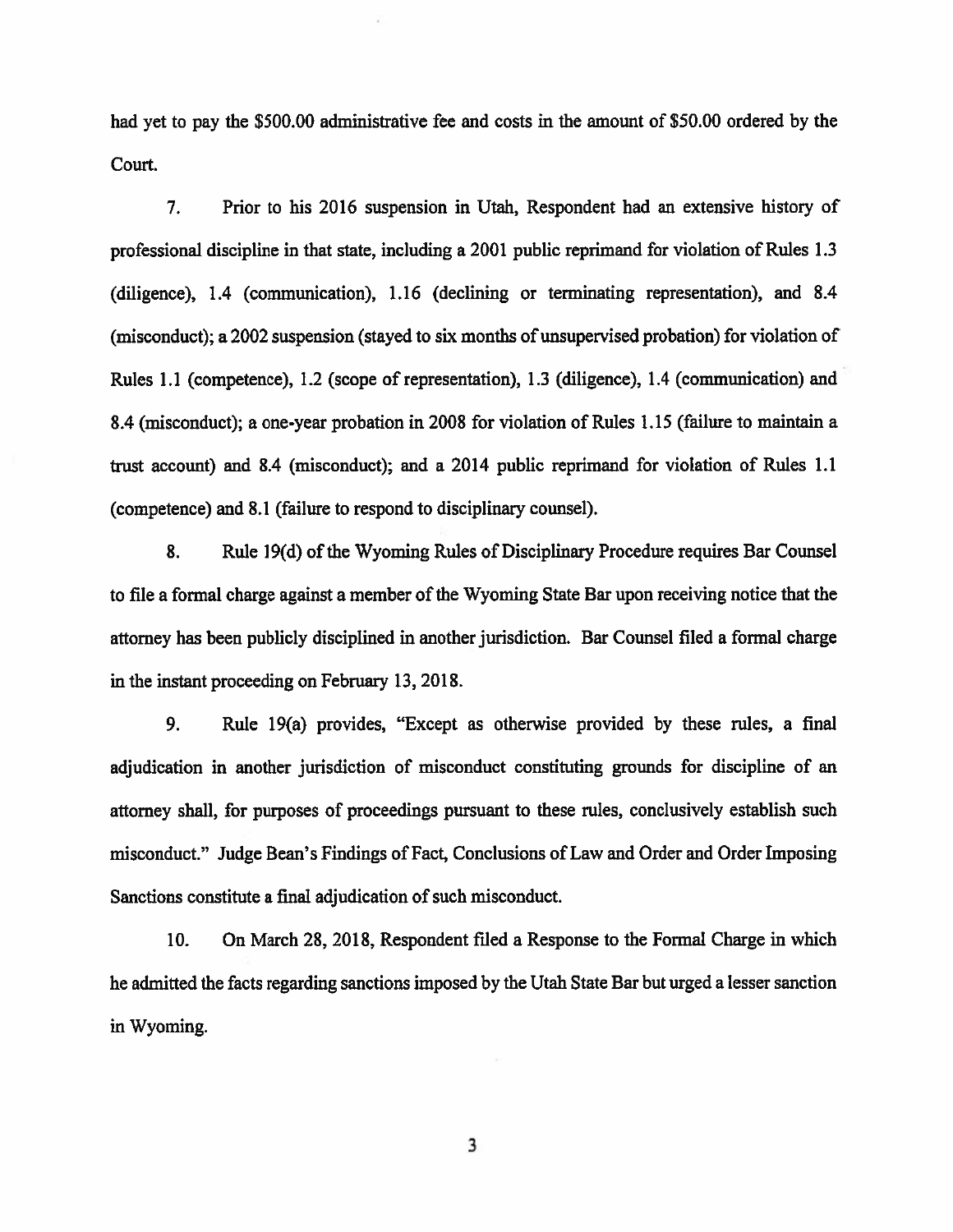On May 23, 2018, an order was entered in the present reciprocal discipline 11. proceeding granting Bar Counsel's motion for partial summary judgment with respect to the Utah court's findings of misconduct by Respondent. The order held:

IT IS THEREFORE ORDERED, ADJUDGED AND DECREED that the final adjudication of the Third Judicial District Court, Salt Lake County, Utah. dated October 18, 2017, shall, for purposes of the present proceeding, conclusively establish Respondent's misconduct, and that the sole purpose of the hearing in this matter will be to develop the record relative to the factors that must be applied to determine the appropriate sanction for Respondent's misconduct.

 $12.$ The Board was troubled by the nature and extent of the misconduct that led to Respondent's suspension in Utah, particularly in light of Respondent's prior disciplinary history. Respondent's misconduct ran the gamut from negligent representation to trust account violations to ignoring a subpoena issued by an agency of the Utah state government. His criminal conduct included five DUI arrests in a 10-month period as well as a plea of guilty to a bad check charge relating to his trust account. Such conduct casts grave doubt with respect to Respondent's character and fitness to practice law.

13. The Board found much of the testimony offered by Respondent at the sanction hearing distressing, at best. Respondent's testimony and argument revealed he did not comprehend the seriousness of his misconduct. He made light of his lengthy disciplinary history, characterizing it as not unusual for someone who has practiced law for as long as he has. He testified that a 2014 conviction for issuing a \$2,500 bad check from his trust account (a Class A misdemeanor originally charged as a Third-Degree felony) was the result of someone "hacking" his trust account. Further questioning revealed he never raised the hacking as a defense and never resolved who or how the "hacking" was achieved. Respondent seemed similarly untroubled by his failure to pay the \$500 administrative fee and \$50 in costs associated with his 2015 public censure, claiming that he thought it had been paid by his assistant. His further testimony was that he had little contact from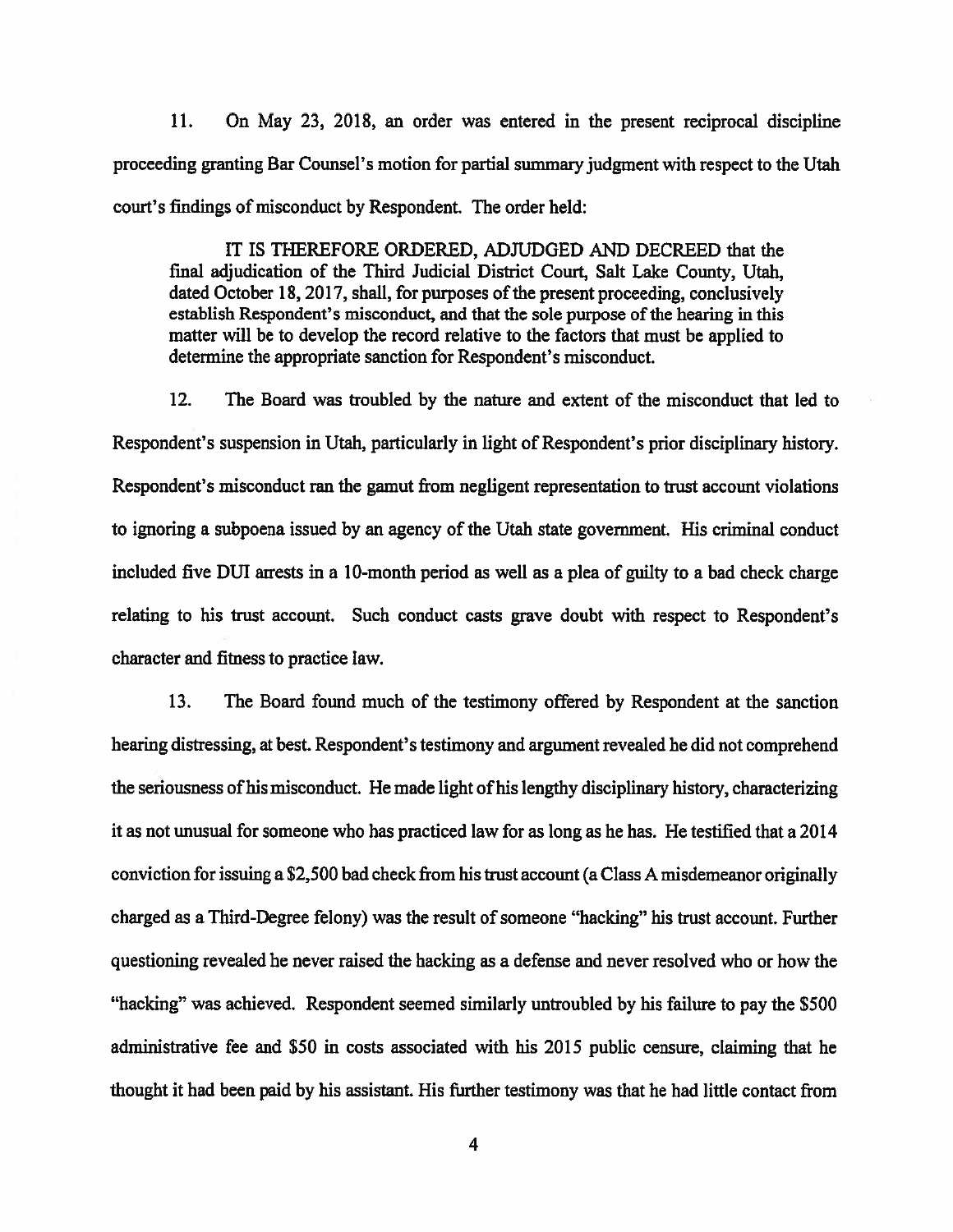the State Bar regarding the fee. In Bar Counsel's rebuttal, Board Clerk Brandi Robinson testified about extensive contacts she initiated with Respondent in an attempt to collect the fees; all to no avail.

14. The misconduct committed by Respondent violated duties owed to clients, to the public, and to the legal profession.

15. Respondent's state of mind with respect to such misconduct ranged from negligent to intentional.

16. Respondent's misconduct caused serious or potentially serious injury to his clients. to the public and to the legal profession.

The Board considered the aggravating factors under ABA Standard 9.0, finding as 17. follows:

(a) prior disciplinary offenses;

(b) dishonest motive;

(c) a pattern of misconduct;

(d) multiple offenses;

(e) bad faith obstruction of the disciplinary proceeding by intentionally failing to comply with rules or orders of the disciplinary agency;

(f) submission of false evidence, false statements, or other deceptive practices during the disciplinary process;

(g) refusal to acknowledge wrongful nature of conduct;

(h) vulnerability of the victim;

(i) substantial experience in the practice of law;

(i) indifference in making restitution; and

(k) illegal conduct, including that involving the use of alcohol.

5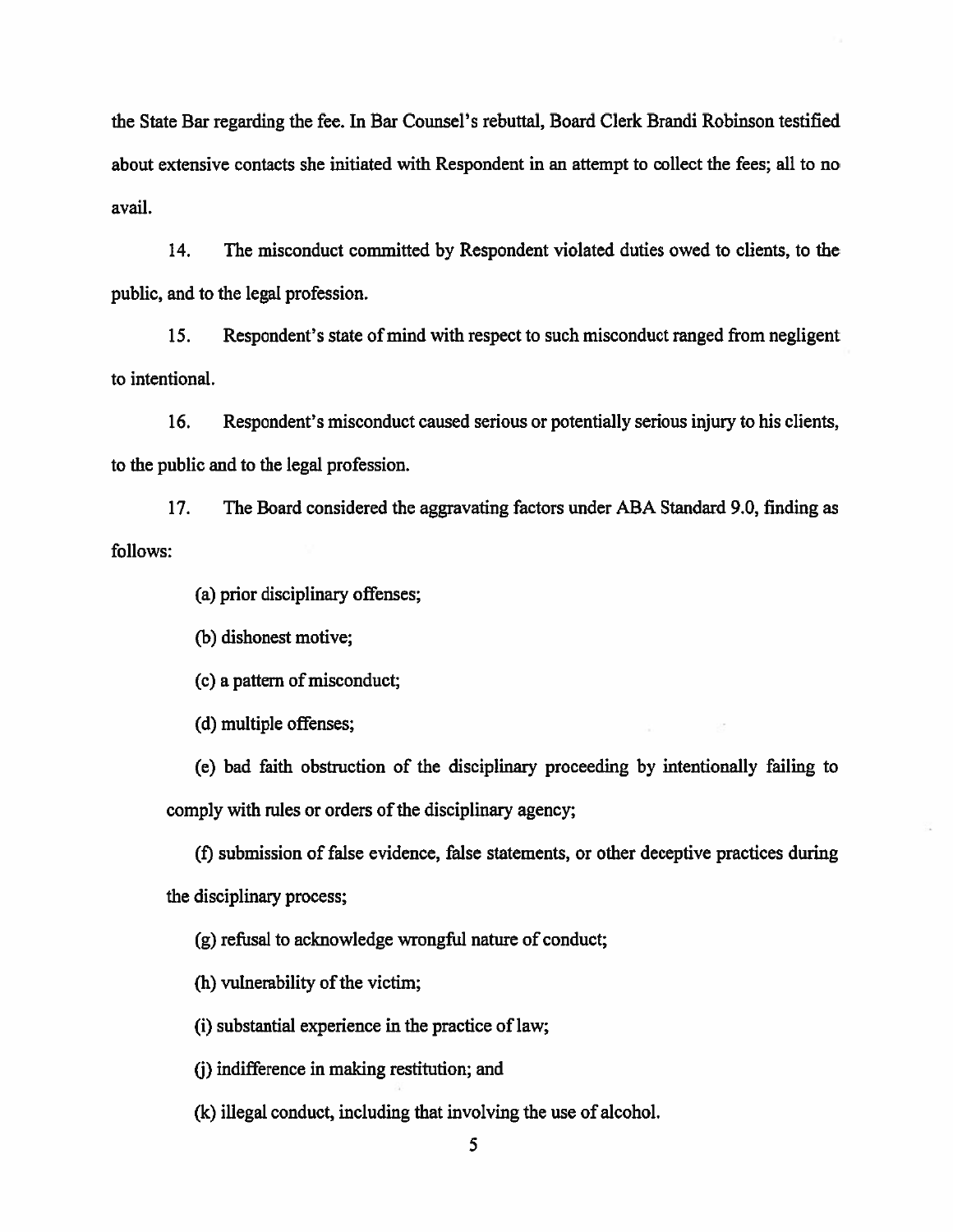18. The Board considered mitigating factors under ABA Standard 9.0; finding as follows:

(a) personal and emotional problems.

19. The Board considered Respondent's alcoholism and rehabilitation efforts as a potential mitigating factor. Evidence revealed that Respondent is affected by a dependency on alcohol. The Board does not find the remaining factors necessary to consider his alcoholism as a mitigating factor under ABA Standard 9.32 (Factors Which May Be Considered in Mitigation) that:

(2) the chemical dependency or mental disability caused the misconduct;

(3) the Respondent's recovery from the chemical dependency or mental disability is demonstrated by a meaningful and sustained period of successful rehabilitation; and

(4) the recovery arrested misconduct and recurrence of that misconduct is unlikely. Accordingly, the Board does not find ABA Standard 9.32(i) is meant and does not consider it a mitigating factor.

20. The Board also considered  $9.33(k)$  (imposition of other penalties or sanctions) but did not find it a substantial mitigating factor under the circumstances.

21. Based upon the evidence presented at hearing, arguments of Respondent and Bar Counsel, and due consideration given to aggravating and mitigating factors, the Board finds the misconduct proved warrants a different level of discipline than imposed by Utah. Accordingly, the Board finds that disbarment is the appropriate sanction for Respondent's misconduct.

6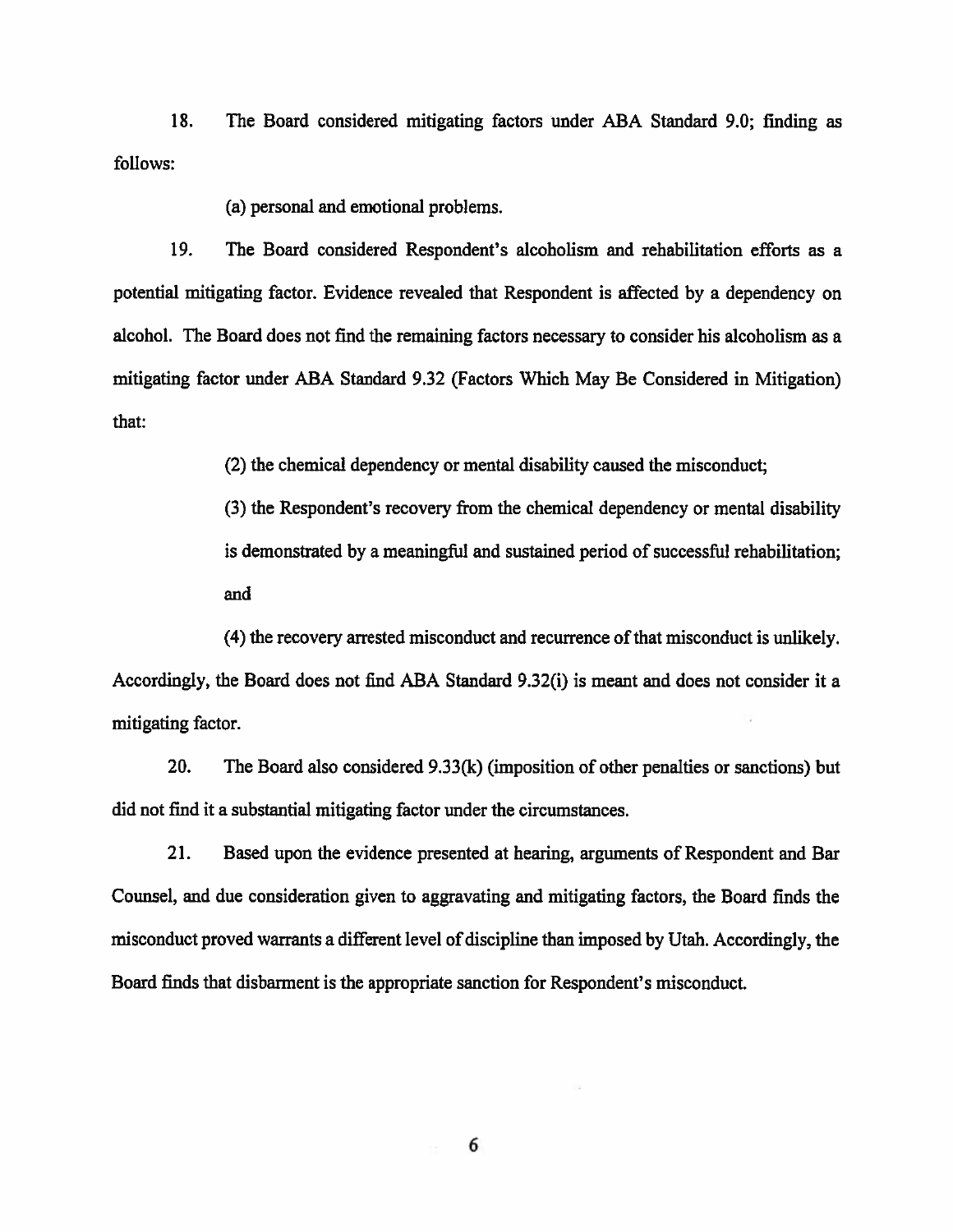#### Conclusions of Law

22. Rule 1.1, Wyo.R.Prof.Cond., provides, "A lawyer shall provide competent representation to a client. Competent representation requires the legal knowledge, skill, thoroughness and preparation reasonably necessary for the representation."

23. Rule 1.3, Wyo.R.Prof.Cond., provides, "A lawyer shall act with reasonable diligence and promptness in representing a client."

- 24. Rule 1.4, Wyo.R.Prof.Cond., provides:
	- (a) A lawyer shall:
		- (1) promptly inform the client of any decision or circumstance with respect to which the client's informed consent, as defined in  $1.0(f)$ , is required by these Rules:
		- (2) reasonably consult with the client about the means by which the client's objectives are to be accomplished;
		- (3) keep the client reasonably informed about the status of the matter;
		- (4) promptly comply with reasonable requests for information; and
		- (5) consult with the client about any relevant limitation on the lawyer's conduct when the lawyer knows that the client expects assistance not permitted by the Rules of Professional Conduct or other law.
	- (b) A lawyer shall explain a matter to the extent reasonably necessary to permit the client to make informed decisions regarding the representation, except that a lawyer appointed to act as a guardian ad litem shall be ultimately responsible for making decisions in the best interests of the individual.
- 25. Rule 1.5, Wyo.R.Prof.Cond., provides in relevant part:
	- (a) A lawyer shall not make an agreement for, charge, or collect an unreasonable fee or an unreasonable amount for expenses. The factors to be considered in determining the reasonableness of a fee include the following:
		- (1) the time and labor required, the novelty and difficulty of the questions involved, and the skill requisite to perform the legal service properly;
		- (2) the likelihood, if apparent to the client, that the acceptance of the particular employment will preclude other employment by the lawyer;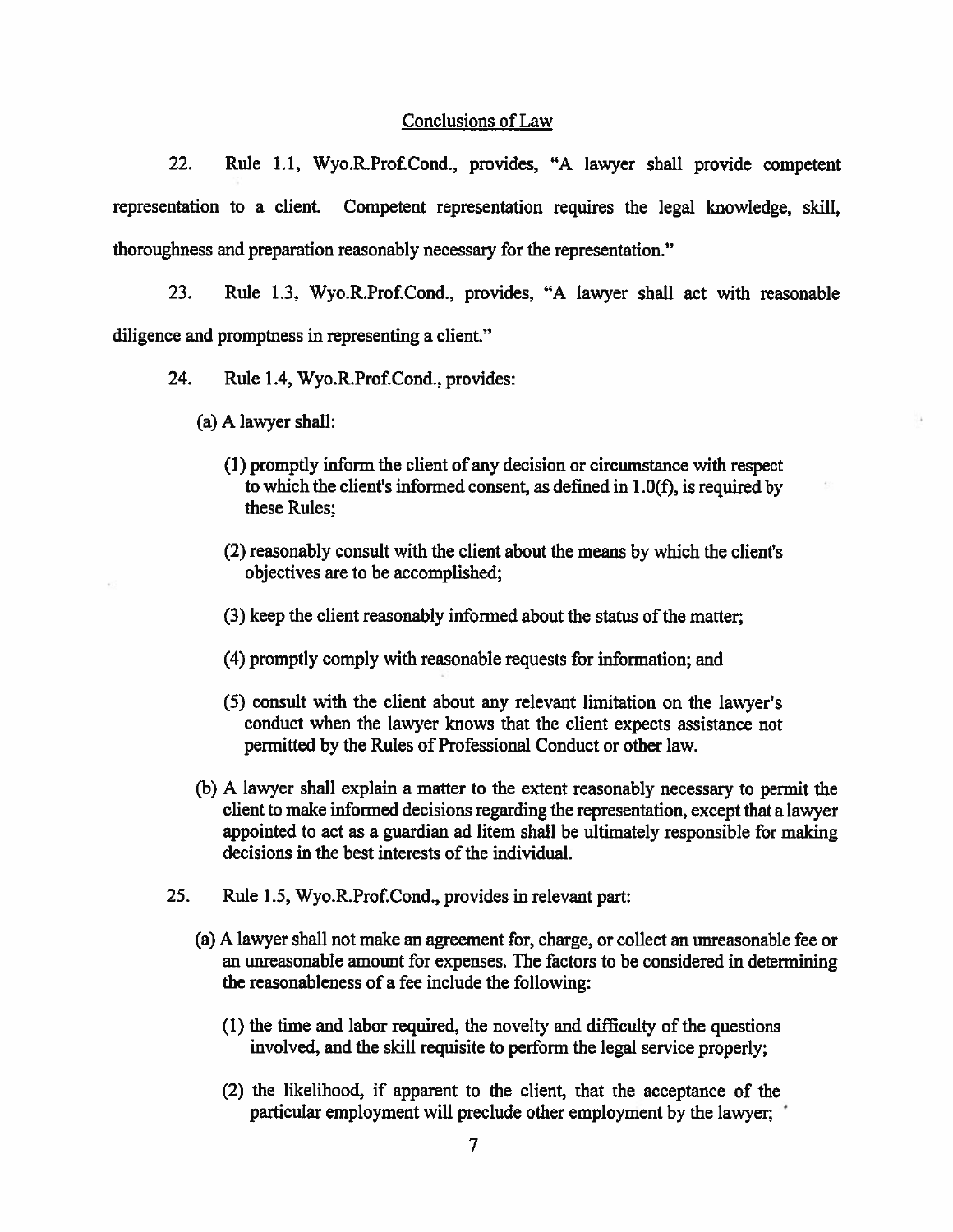- (3) the fee customarily charged in the locality for similar legal services;
- (4) the amount involved and the results obtained;
- (5) the time limitations imposed by the client or by the circumstances;
- (6) the nature and length of the professional relationship with the client;
- (7) the experience, reputation, and ability of the lawyer or lawyers performing the services; and
- (8) whether the fee is fixed or contingent.

\*\*\*

- 26. Rule 1.15, Wyo.R.Prof.Cond., provides in relevant part:
	- (e) Upon receiving funds or other property in which a client or third person has an interest, a lawyer shall promptly notify the client or third person. Except as stated in this Rule or otherwise permitted by law or by agreement with the client, a lawyer shall promptly deliver to the client or third person any funds or other property that the client or third person is entitled to receive and, upon request by the client or third person, shall promptly render a full accounting regarding such property. \*\*\*
- 27. Rule 1.16, Wyo.R.Prof.Cond., provides in relevant part:
	- (d) Upon termination of representation, a lawyer shall take steps to the extent reasonably practicable to protect a client's interests, such as giving reasonable notice to the client, allowing time for employment of other counsel, surrendering papers and property to which the client is entitled and refunding any advance payment of fee or expense that has not been earned or incurred. \*\*\*
- 28. Rule 8.1, Wyo.R.Prof.Cond., provides in relevant part:

An applicant for admission to the bar, or a lawyer in connection with a bar admission application or in connection with a disciplinary matter, shall not:

- \*\*\*
	- (b) fail to disclose a fact necessary to correct a misapprehension known by the person to have arisen in the matter, or knowingly fail to respond to a lawful demand for information from an admissions or disciplinary authority, except that this rule does not require disclosure of information otherwise protected by Rule 1.6.
- 29. Rule 8.4, Wyo.R.Prof.Cond., provides in relevant part:
- It is professional misconduct for a lawyer to: \*\*\*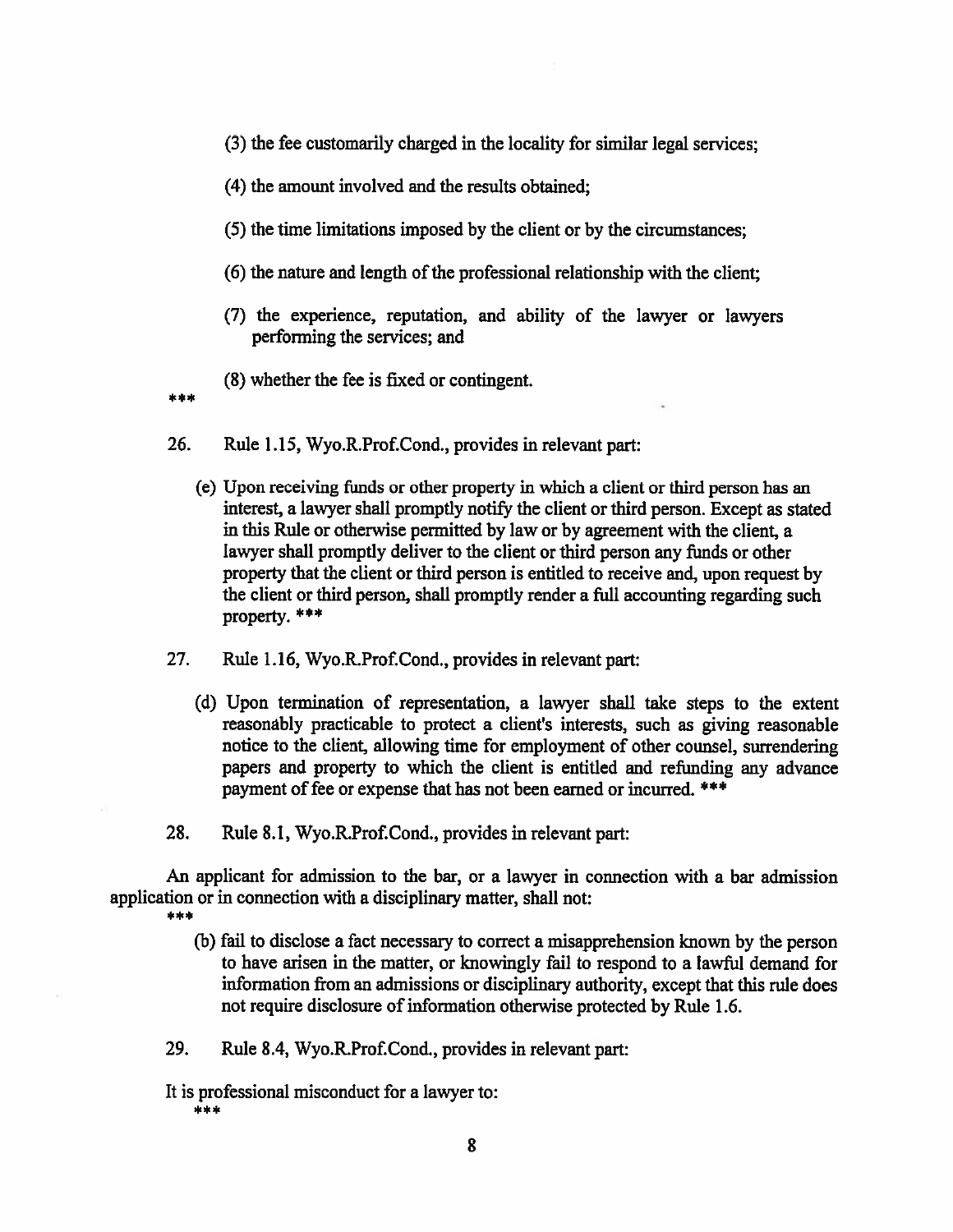- (b) commit a criminal act that reflects adversely on the lawyer's honesty, trustworthiness or fitness as a lawyer in other respects;
- (d) engage in conduct that is prejudicial to the administration of justice \*\*\*
- 30. Rule 19(d), Wyo.R.Disc.Proc., provides:

Upon receiving notice that an attorney subject to these rules has been publicly disciplined in another jurisdiction, Bar Counsel shall obtain the disciplinary order and prepare and file a formal charge against the attorney as provided in Rule 13. If Bar Counsel intends either to claim that substantially different discipline is warranted or to present additional evidence, notice of that intent shall be given in the formal charge. If the attorney intends to challenge the validity of the disciplinary order entered in the foreign jurisdiction, the attorney must file with the BPR Clerk an answer and a full copy of the record of the disciplinary proceedings which resulted in the imposition of that disciplinary order within 21 days after service of the formal charge or such greater time as the BPR Chair may allow for good cause shown. At the conclusion of proceedings brought under this Rule, the BPR shall issue a report and recommendation that the same discipline be imposed as was imposed by the foreign jurisdiction, unless it is determined by the BPR that:

- $(1)$ The procedure followed in the foreign jurisdiction did not comport with requirements of due process of law;
- $(2)$ The proof upon which the foreign jurisdiction based its determination of misconduct is so infirm that the BPR cannot, consistent with its duty, accept as final the determination of the foreign jurisdiction;
- $(3)$ The imposition of the same discipline as was imposed in the foreign jurisdiction would result in grave injustice; or
- $(4)$ The misconduct proved warrants that a substantially different form of discipline be recommended by the BPR.
- 31. Rule 19(a) provides, "Except as otherwise provided by these rules, a final

adjudication in another jurisdiction of misconduct constituting grounds for discipline of an attorney shall, for purposes of proceedings pursuant to these rules, conclusively establish such

misconduct."

32. Rule  $15(b)(3)(D)$ , Wyo.R.Disc.Proc., lists the factors to be considered in

determining lawyer sanctions:

In imposing a sanction after a finding of misconduct by the respondent, the (D) BPR shall consider the following factors, as enumerated in the ABA **Standards for Imposing Lawyer Sanctions:**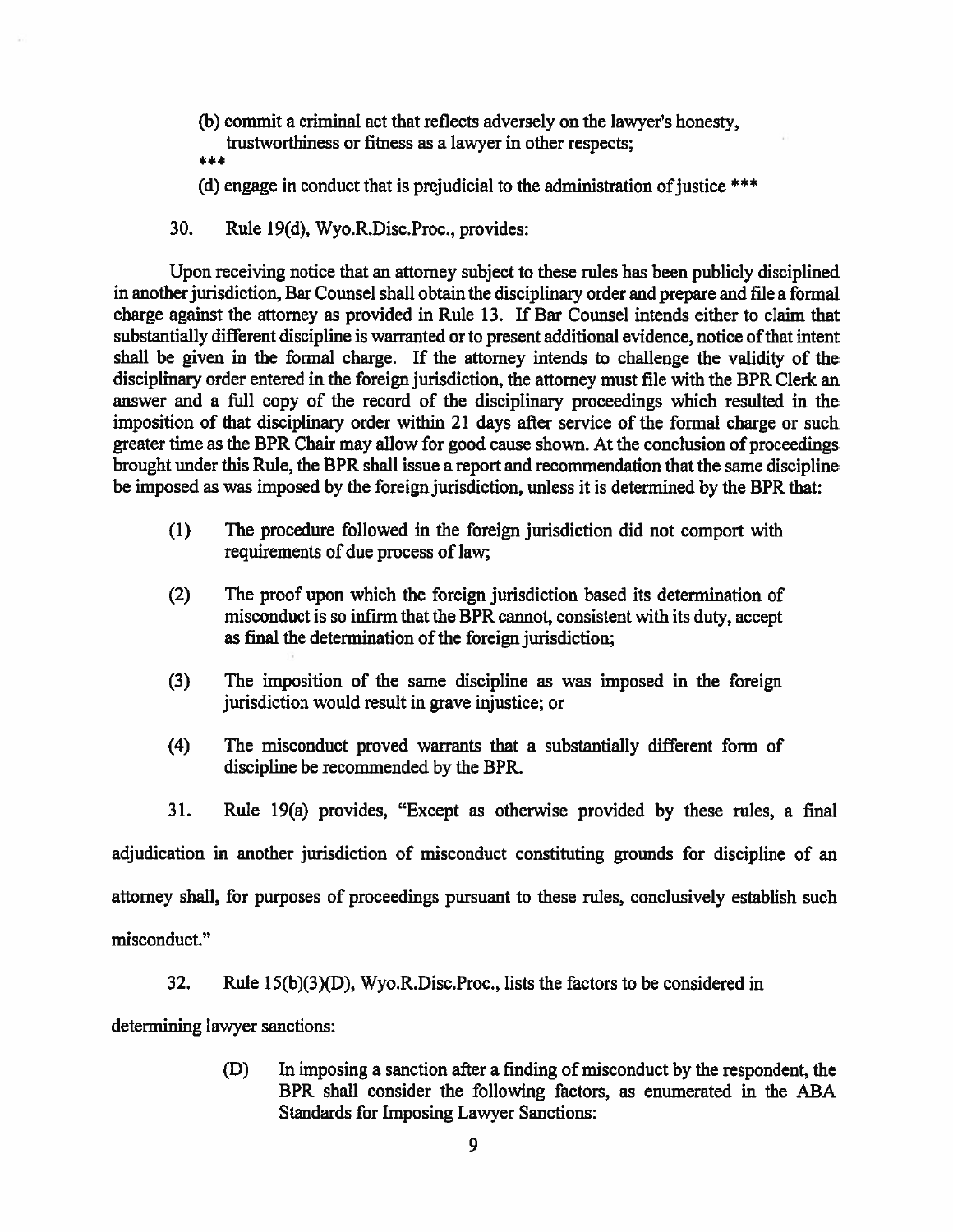- Whether the lawyer has violated a duty owed to a client, to the  $(i)$ public, to the legal system, or to the profession:
- $(ii)$ Whether the lawyer acted intentionally, knowingly, or negligently;
- The actual or potential injury caused by the lawyer's misconduct;  $(iii)$ and
- The existence of any aggravating or mitigating factors.  $(iv)$
- 33. The American Bar Association's "Standards for Imposing Lawyer Sanctions" read

"The purpose of lawyer discipline proceedings is to protect the public and the administration of justice from lawyers who have not discharged, will not discharge, or are unlikely properly to discharge their professional duties to clients, the public, the legal system, and the legal profession." ABA Standard 3.0 lists the factors to be considered in imposing a sanction after a finding of lawyer misconduct, and mirrors the language of Rule 15(b)(3)(D), W.R.D.P.:

- (a) the duty violated;
- (b) the lawyer's mental state;
- (c) the potential or actual injury caused by the lawyer's misconduct; and
- (d) the existence of aggravating or mitigating factors.

34. Much of Respondent's conduct falls within Standard 4.0, "Violations of Duties Owed to Clients." Standard 4.5 sets forth the guidelines for lawyers who display a lack of competence in violation of Rule 1.1:

Absent aggravating or mitigating circumstances, upon application of the factors set out in Standard 3.0, the following sanctions are generally appropriate in cases involving failure to provide competent representation to a client:

Disbarment is generally appropriate when a lawyer's course of conduct demonstrates 4.51 that the lawyer does not understand the most fundamental legal doctrines or procedures, and the lawyer's conduct causes injury or potential injury to the client.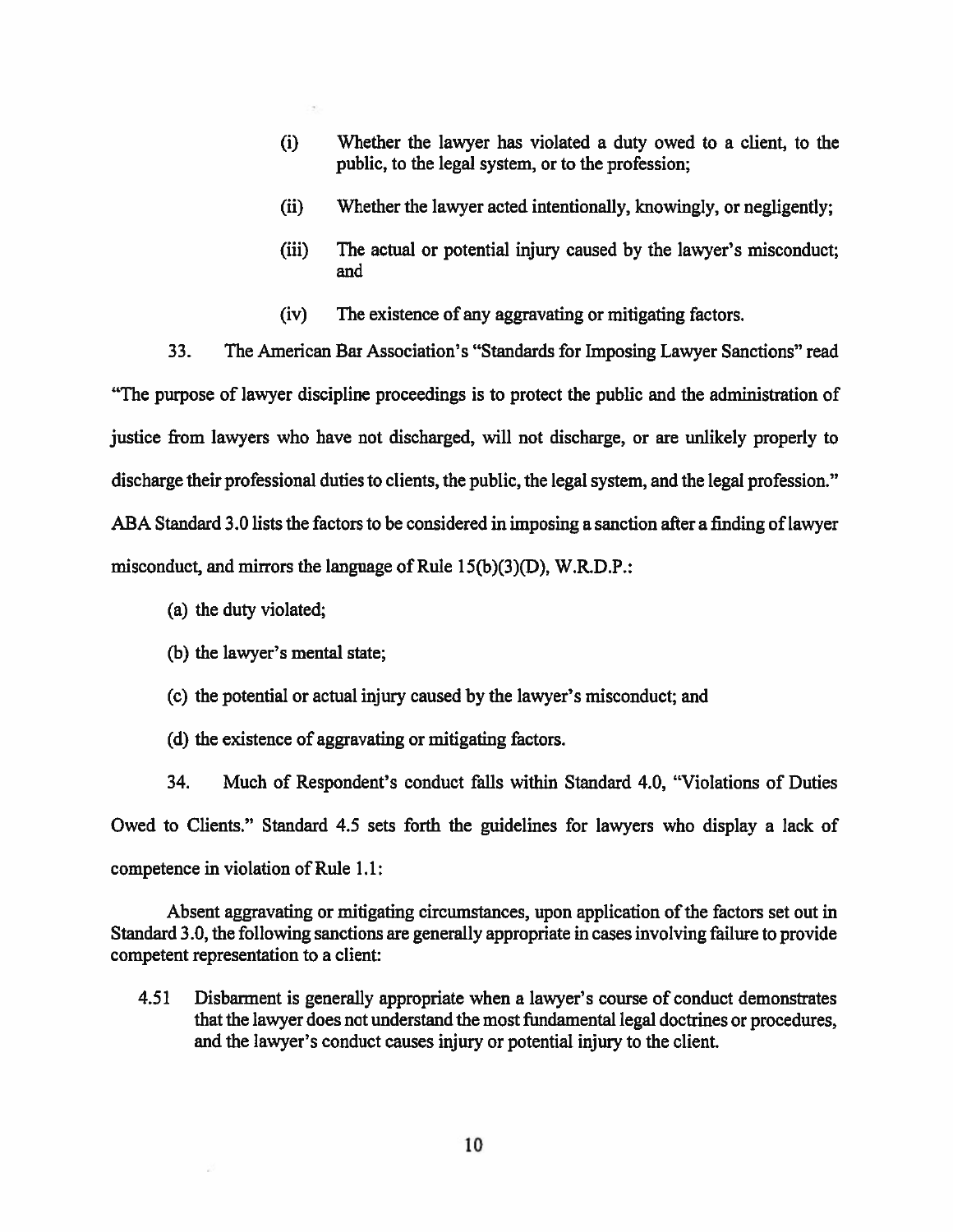- Suspension is generally appropriate when a lawyer engages in an area of practice in  $4.52$ which the lawyer knows he or she is not competent and causes injury or potential injury to a client.
- Reprimand [i.e., "public censure" under Rule 9(a)(3), Wyo.R.Disc.Proc.] is generally 4.53 appropriate when a lawyer:
	- (a) demonstrates failure to understand relevant legal doctrines or procedures and causes injury or potential injury to a client; or
	- (b) is negligent in determining whether he is she is competent to handle a legal matter and causes injury or potential injury to a client.
- Admonition [i.e., "private reprimand" under Rule 9(a)(4), Wyo.R.Disc.Proc.] is 4.54 generally appropriate when a lawyer engages in an isolated instance of negligence in determining whether he or she is competent to handle a legal matter, and causes little or no actual or potential injury to a client.
	- $35.$ Violations of Rules 1.3 (diligence) and 1.4 (communication with clients) fall within

#### Standard 4.4:

Absent aggravating or mitigating circumstances, upon application of the factors set out in Standard 3.0, the following sanctions are generally appropriate in cases involving failure to provide competent representation to a client:

- 4.41 Disbarment is generally appropriate when:
	- (a) a lawyer abandons the practice and causes serious or potentially serious injury to a client; or
	- (b) a lawyer knowingly fails to perform services for a client and causes injury or potentially serious injury to a client;
	- (c) a lawyer engages in a pattern of neglect with respect to client matters and causes serious or potentially serious injury to a client.
- 4.42 Suspension is generally appropriate when:
	- (a) a lawyer knowingly fails to perform services for a client and causes injury or potential injury to a client, or
	- (b) a lawyer engages in a pattern of neglect and causes injury or potential injury to a client.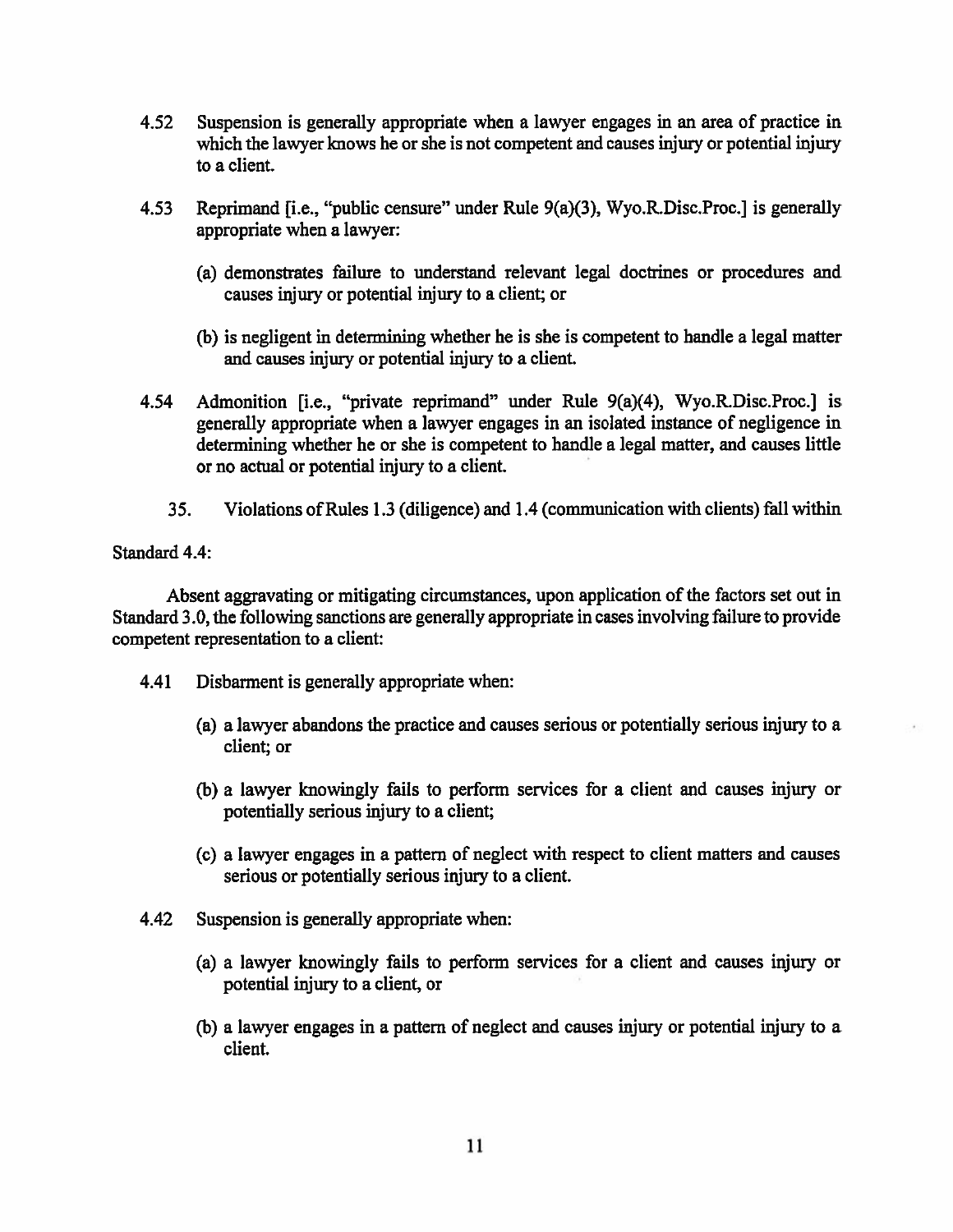- 4.43 [Public censure] is generally appropriate when a lawyer is negligent and does not act with reasonable diligence in representing a client, and causes injury or potential injury to a client.
- 4.44 [Private reprimand] is generally appropriate when a lawyer is negligent and does not act with reasonable diligence in representing a client, and causes little or no actual or potential injury to a client.
	- 36. Respondent's violations of Rules 1.5 and 1.16 implicate Standard 7.0 ("Violations"

of Other Duties Owed as a Professional"), which reads:

Absent aggravating or mitigating circumstances, upon application of the factors set out in Standard 3.0, the following sanctions are generally appropriate in cases involving false or misleading communication about the lawyer or the lawyer's services, improper communication of fields of practice, improper solicitation of professional employment from a prospective client, unreasonable or improper fees, unauthorized practice of law, improper withdrawal from misrepresentation, or failure to report professional misconduct.

- $7.1$ Disbarment is generally appropriate when a lawyer knowingly engages in conduct that is a violation of a duty owed as a professional with the intent to obtain a benefit for the lawyer or another, and causes serious or potentially serious injury to a client, the public or the legal system.
- $7.2$ Suspension is generally appropriate when a lawyer knowingly engages in conduct that is a violation of a duty owed as a professional and causes injury or potential injury to a client, the public, or the legal system.
- $7.3$ (Public censure) is generally appropriate when a lawyer negligently engages in conduct that is a violation of a duty owed as a professional and causes injury or potential injury to a client, the public, or the legal system.
- 7.4. [Private reprimand] is generally appropriate when a lawyer engages in an isolated instance of negligence that is a violation of a duty owed as a professional, and causes little or no actual or potential injury to a client, the public, or the legal system.
- 37. Respondent's violations of Rule 1.15 fall within Standard 4.1, "Failure to Preserve

the Client's Property":

Absent aggravating or mitigating circumstances, upon application of the factors set out in Standard 3.0, the following sanctions are generally appropriate in cases where the lawyer engages in fraud, deceit, or misrepresentation directed toward a client:

4.11 Disbarment is generally appropriate when a lawyer knowingly converts client property and causes injury or potential injury to a client.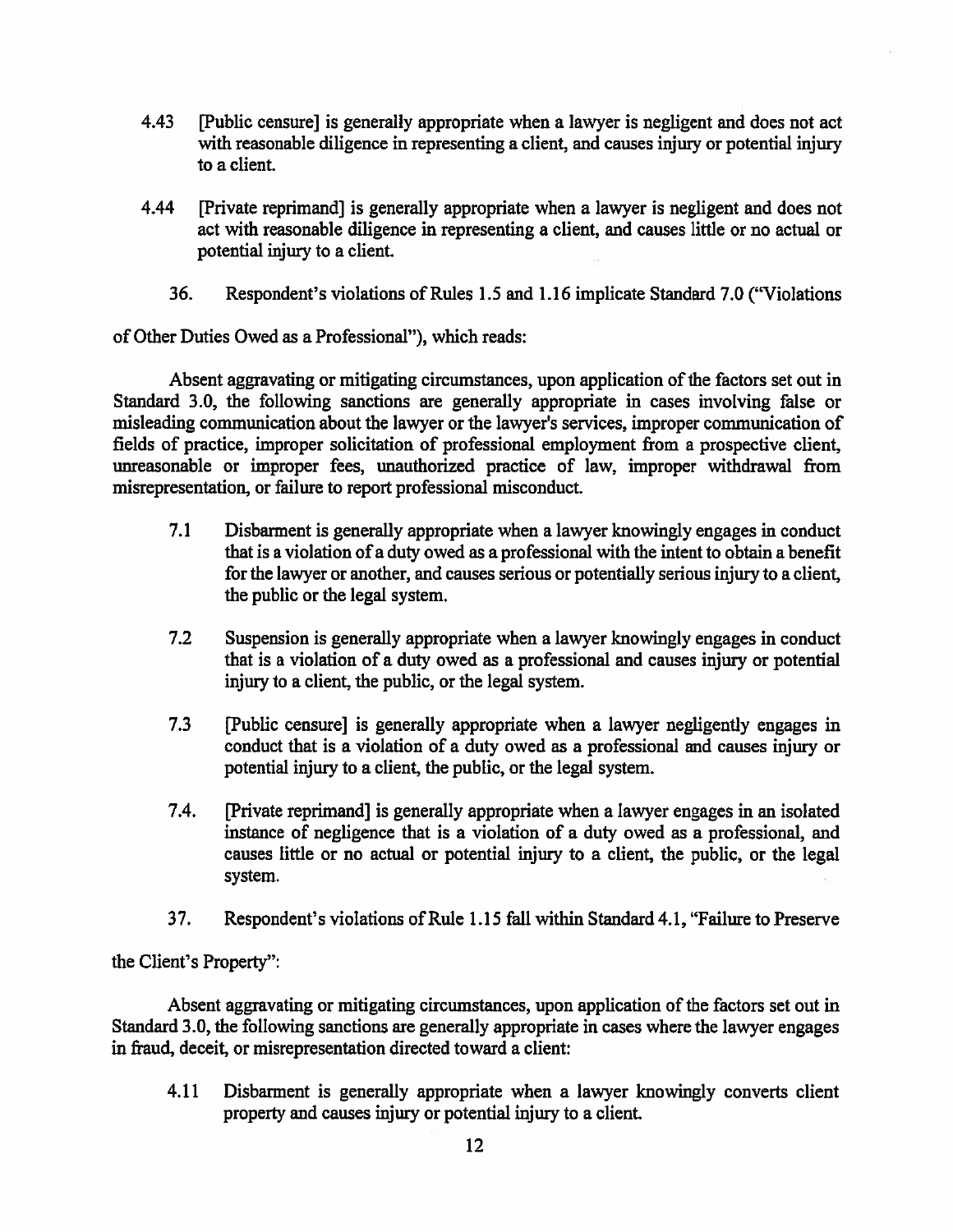- Suspension is general appropriate when a lawyer knows or should know that he is 4.12. dealing improperly with client property and causes injury or potential injury to a client.
- 4.13 [Public censure] is generally appropriate when a lawyer is negligent in dealing with client property and causes injury or potential injury to a client.
- 4.14 [Private reprimand] is generally appropriate when a lawyer is negligent in dealing with client property and causes little or no actual or potential injury to a client.
- Respondent's violations of Rule 8.4(b) fall within the heading "Violation of Duties 38.

Owed to the Public," more specifically, "Failure to Maintain Personal Integrity" (Standard 5.1):

Absent aggravating or mitigating circumstances, upon application of the factors set out in Standard 3.0, the following sanctions are generally appropriate in cases involving commission of a criminal act that reflects adversely on the lawyer's honesty, trustworthiness, or fitness as a lawyer in other respects, or in cases with conduct involving dishonesty, fraud, deceit or misrepresentation:

- $5.11$ Disbarment is generally appropriate when:
	- (a) a lawyer engages in serious criminal conduct, a necessary element of which includes intentional interference with the administration of justice, false swearing, misrepresentation, fraud, extortion, misappropriation, or theft; or the sale distribution or importation of controlled substances; or the intentional killing of another; or an attempt or conspiracy or solicitation of any other commit any of these offenses; or
	- (b) a lawyer engages in any other intentional conduct involving dishonesty, fraud, deceit, or misrepresentation that seriously adversely reflects on the lawyer's fitness to practice.
- $5.12$ Suspension is generally appropriate when a lawyer knowingly engages in criminal conduct which does not contain the elements listed in Standard 5.11 and that seriously reflects on the lawyer's fitness to practice.
- $5.13$ [Public censure] is generally appropriate when a lawyer knowingly engages in any other conduct that involves dishonesty, fraud, deceit, or misrepresentation and that adversely reflects on the lawyer's fitness to practice law.
- $5.14$ [Private reprimand] is generally appropriate when a lawyer engages in any other conduct that reflects adversely on the lawyer's fitness to practice law.
- 39. The preamble to the ABA Standards includes the following discussion regarding

mental state: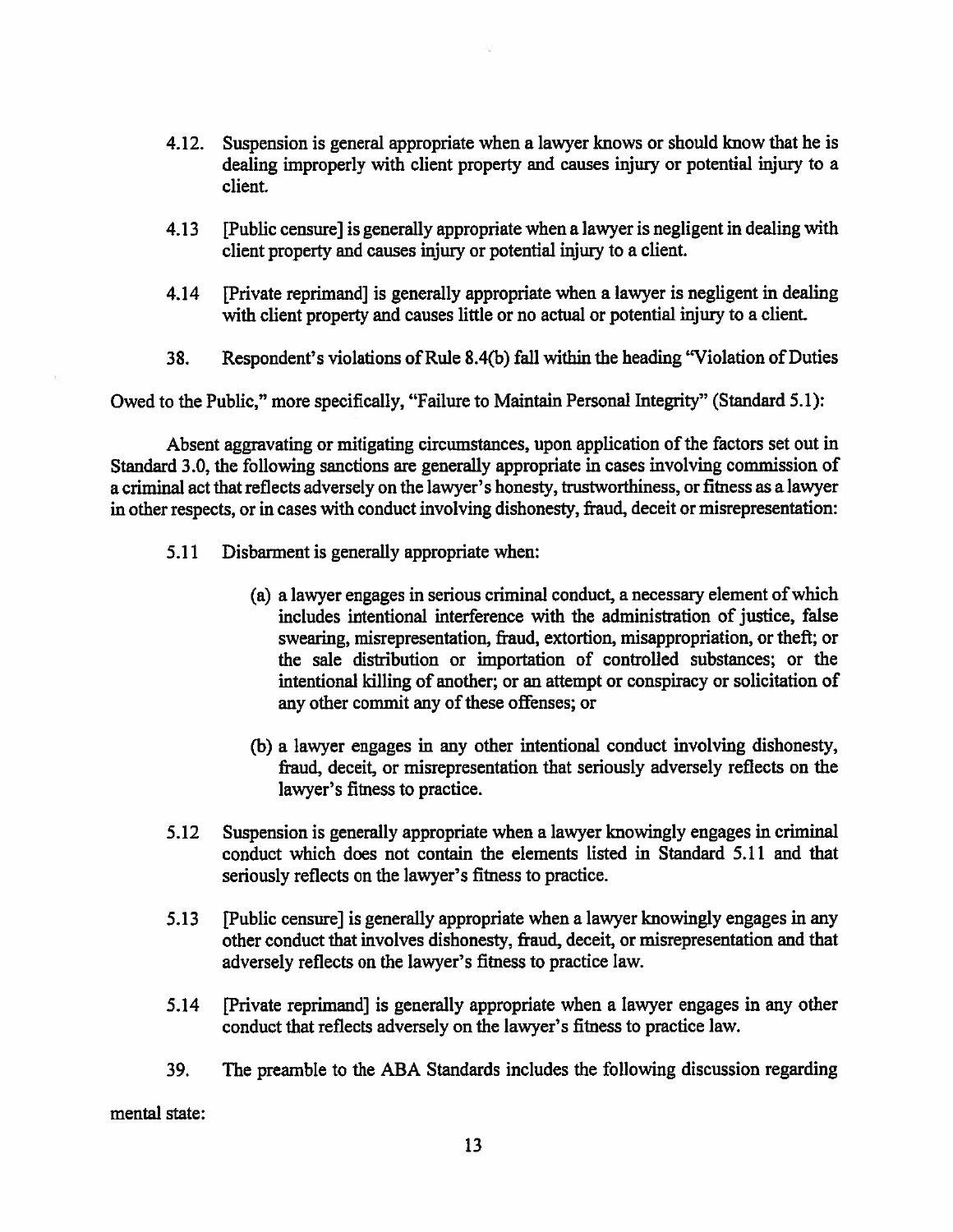The mental states used in this model are defined as follows. The most culpable mental state is that of intent, when the lawyer acts with the conscious objective or purpose to accomplish a particular result. The next most culpable mental state is that of knowledge, when the lawyer acts with conscious awareness of the nature or attendant circumstances of his or her conduct both without the conscious objective or purpose to accomplish a particular result. The least culpable mental state is negligence, when a lawyer fails to be aware of a substantial risk that circumstances exist or that a result will follow, which failure is a deviation of a care that a reasonable lawyer would exercise in the situation.

40. Under the ABA Standards, "injury" is defined as "harm to a client, the public, the legal system, or the profession which results from a lawyer's misconduct. The level of injury can range from 'serious' injury to 'little or no' injury; a reference to 'injury' alone indicates any level of injury greater than 'little or no' injury." "Potential injury" is defined as "harm to a client, the public, the legal system or the profession that is reasonably foreseeable at the time of the lawyer's misconduct, and which, but for some intervening factor or event, would probably have resulted from the lawyer's misconduct."

- ABA Standard 9.0, entitled "Aggravation and Mitigation," provides as follows: 41.
- $9.1$ Generally

After misconduct has been established, aggravating and mitigating circumstances may be considered in deciding what sanction to impose.

- $9.2$ **Aggravation**
- $9.21$ Definition. Aggravation or aggravating circumstances are any considerations or factors that may justify an increase in the degree of discipline to be imposed.
- $9.22$ Factors which may be considered in aggravation. Aggravating factors include:
	- (a) prior disciplinary offenses;
	- (b) dishonest or selfish motive;
	- (c) a pattern of misconduct;
	- (d) multiple offenses;
	- (e) bad faith obstruction of the disciplinary proceeding by intentionally failing to comply with rules or orders of the disciplinary agency;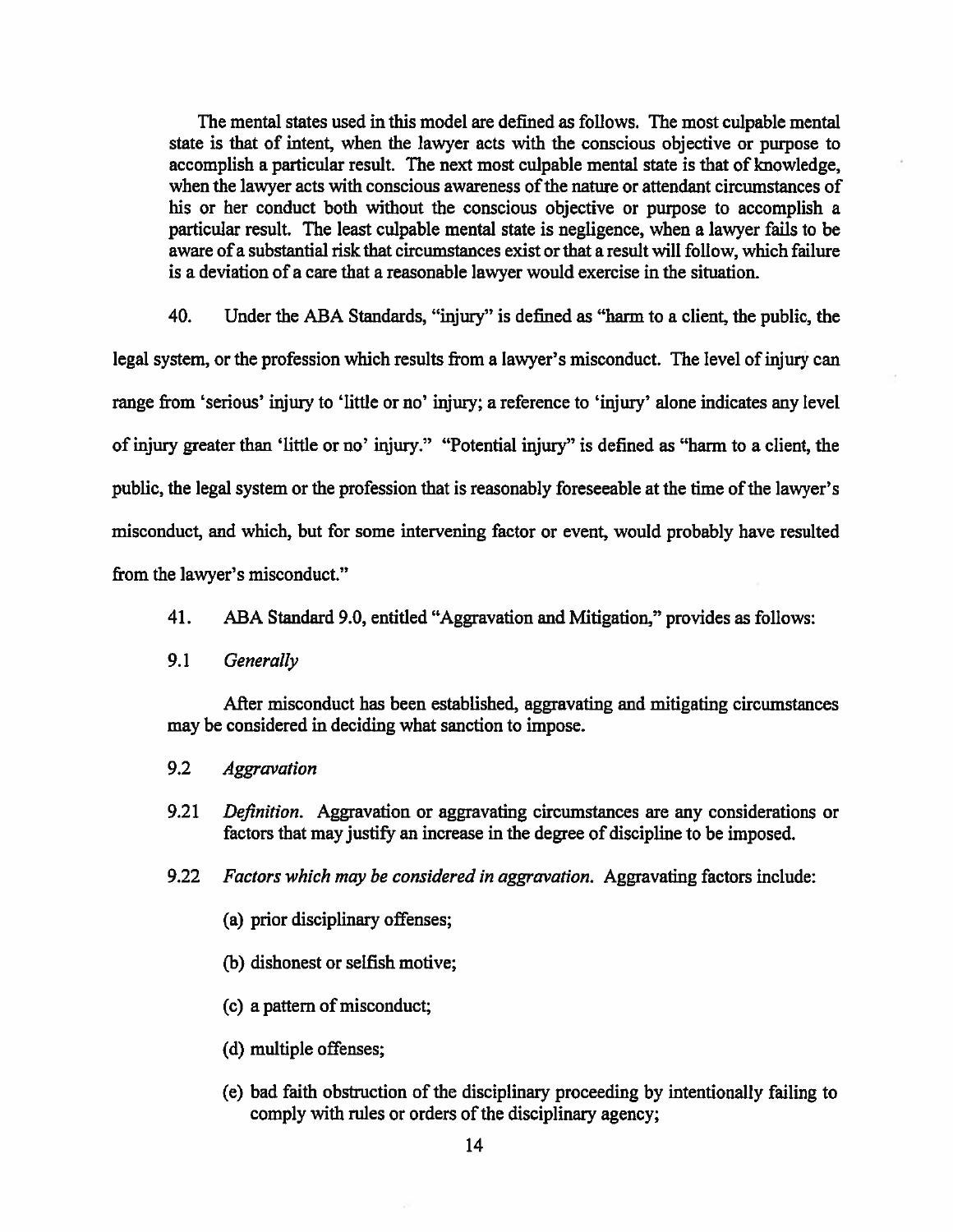- (f) submission of false evidence, false statements, or other deceptive practices during the disciplinary process:
- (g) refusal to acknowledge wrongful nature of conduct;
- (h) vulnerability of the victim;
- (i) substantial experience in the practice of law;
- (i) indifference in making restitution; and
- (k) illegal conduct, including that involving the use of controlled substances.
- 9.3 Mitigation.
- 9.31 Mitigation or mitigating circumstances are any considerations or Definition. factors that may justify a reduction in the degree of discipline to be imposed.
- 9.32 Factors which may be considered in mitigation. Mitigating factors include:
	- (a) absence of a prior disciplinary record;
	- (b) absence of a dishonest or selfish motive;
	- (c) personal or emotional problems;
	- (d) timely good faith effort to make restitution or to rectify consequences of misconduct;
	- (e) full and free disclosure of disciplinary board or cooperative attitude toward proceedings;
	- (f) in experience in the practice of law;
	- (g) character or reputation;
	- (h) physical disability;
	- (i) mental disability or chemical dependency including alcoholism or drug abuse when:
		- (1) there is medical evidence that the respondent is affected by a chemical dependency or mental disability;
		- (2) the chemical dependency or mental disability caused the misconduct;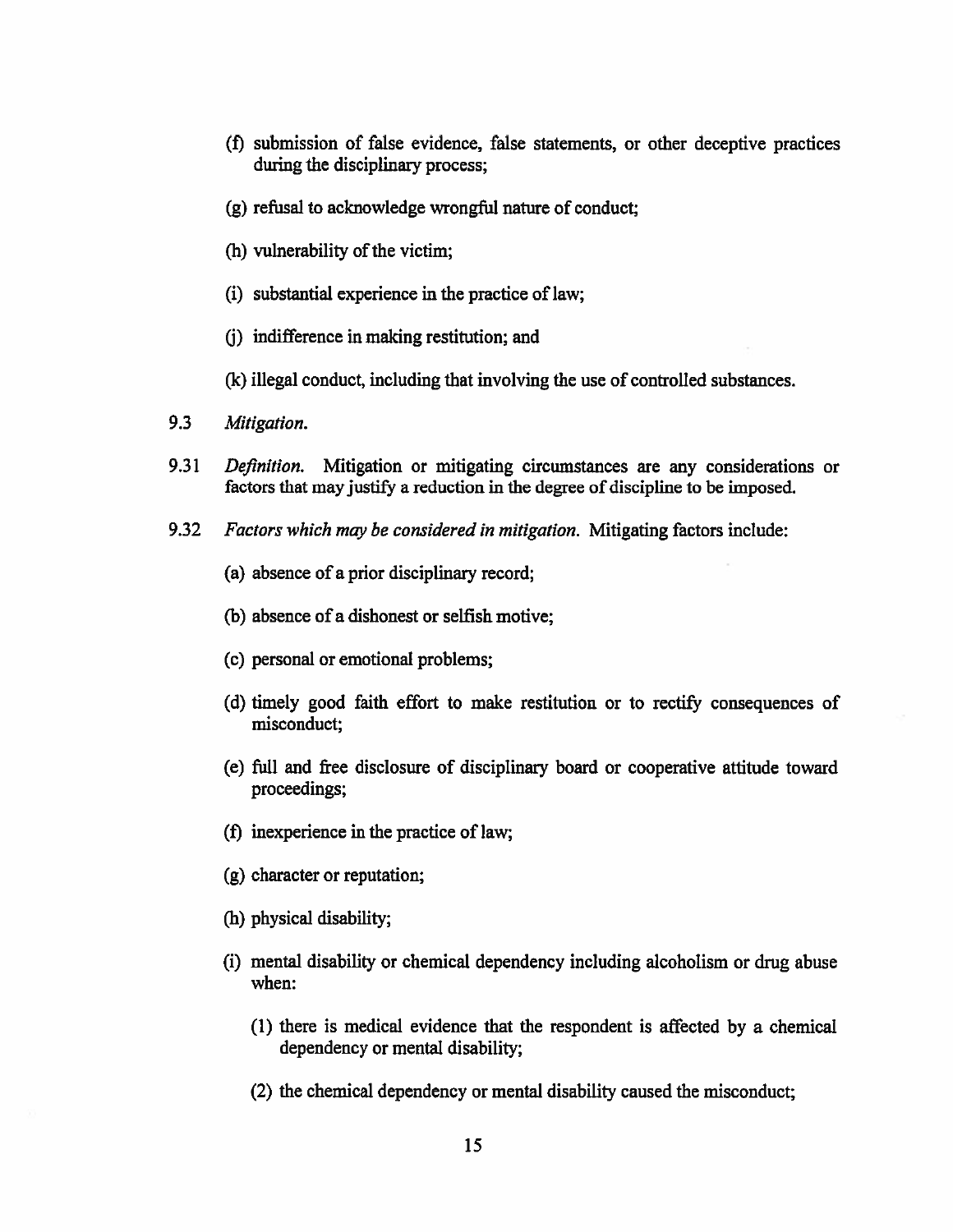- (3) the respondent's recovery from the chemical dependency or mental disability is demonstrated by a meaningful and sustained period of successful rehabilitation: and
- (4) the recovery arrested the misconduct and recurrence of that misconduct is unlikely.
- (i) delay in disciplinary proceedings;
- (k) imposition of other penalties or sanctions;
- (I) remorse; and
- (m) remoteness of prior offenses.
- 9.4 Factors Which Are Neither Aggravating nor Mitigating.

The following factors should not be considered as neither aggravating nor mitigating:

- (a) forced or compelled restitution;
- (b) agreeing to the client's demand for certain improper behavior or result;
- (c) withdrawal of complaint against the lawyer;
- (d) resignation prior to completion of disciplinary proceedings;
- (e) complainant's recommendation as to sanction; and
- (f) failure of injured client to complain.
- 42. With respect to costs of disciplinary proceedings, Rule 25, Wyo.R.Disc.Proc.,

provides:

(a) The expenses of members of the BPR, the ROC, Bar Counsel, and Special Bar Counsel, costs of a Disciplinary Judge, and other expenses incurred in the implementation or administration of these rules, shall be paid with funds allocated for that purpose by the Wyoming State Bar. The Wyoming State Bar shall compensate and pay the expenses of Disciplinary Judges.

(b) In addition to any costs assessed by the BPR, the ROC or the Court, an administrative fee of seven hundred fifty dollars (\$750.00) shall be imposed by the BPR in all cases where private discipline, diversion, or public discipline is ordered. **The** administrative fee shall be assessed on a per-complaint basis.